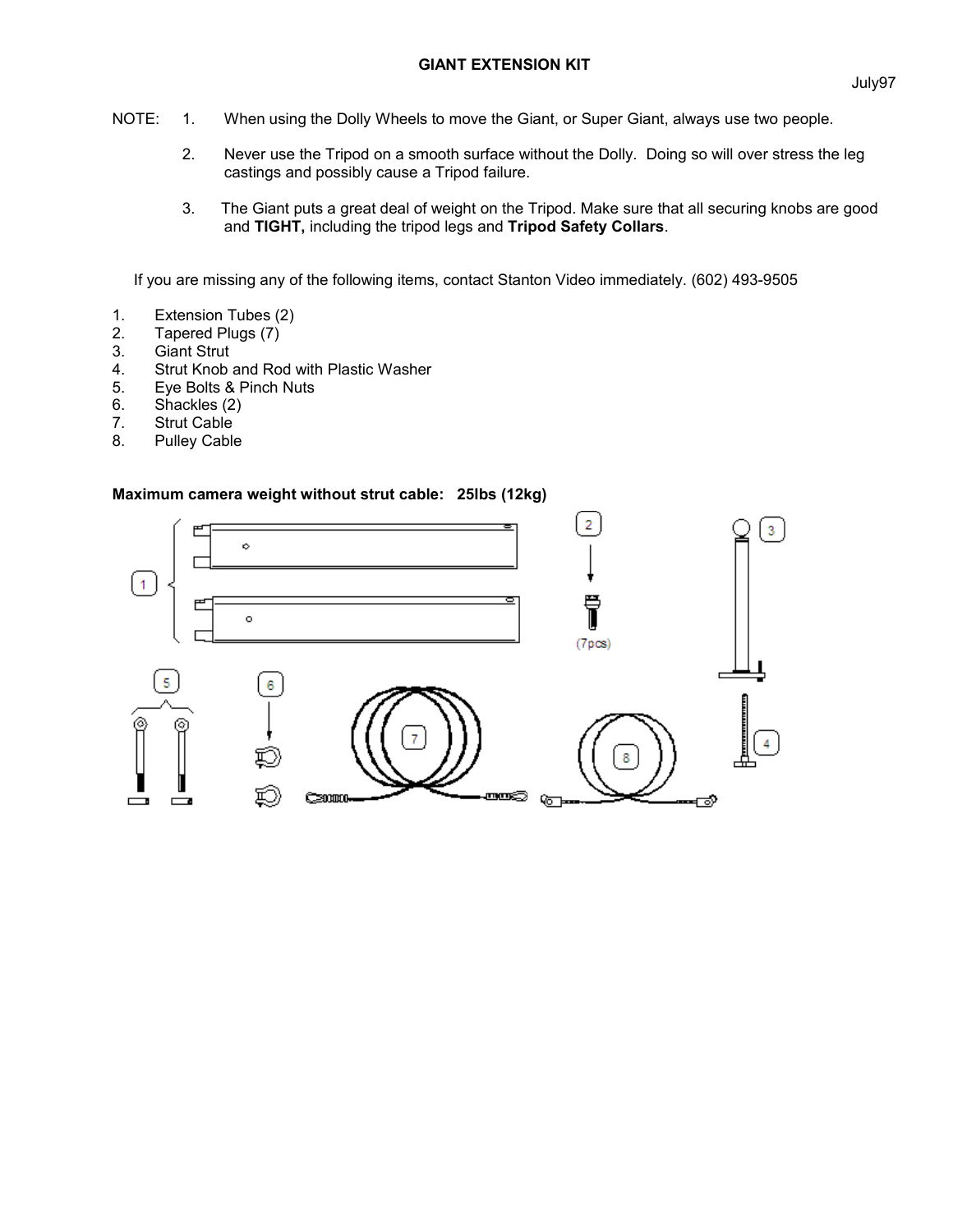## **GIANT ASSEMBLY**

- 1. Insert the Giant Extension Tubes between the Center Section and the Front Section.
- 2. Make sure all Tapered Plugs, Tripod Knobs and all assembly hardware are **Tight**.



**STRUT & STRUT CABLE**

- 1. Install the Strut to the Jib by inserting the Strut into the 3-Hole pattern forward of the Pedestal.
- 2. Insert the Front Eye Bolt into the hole provided and screw on the Eye Bolt Pinch Nut (finger tight only). Now tighten the socket head screw in the Pinch Nut.